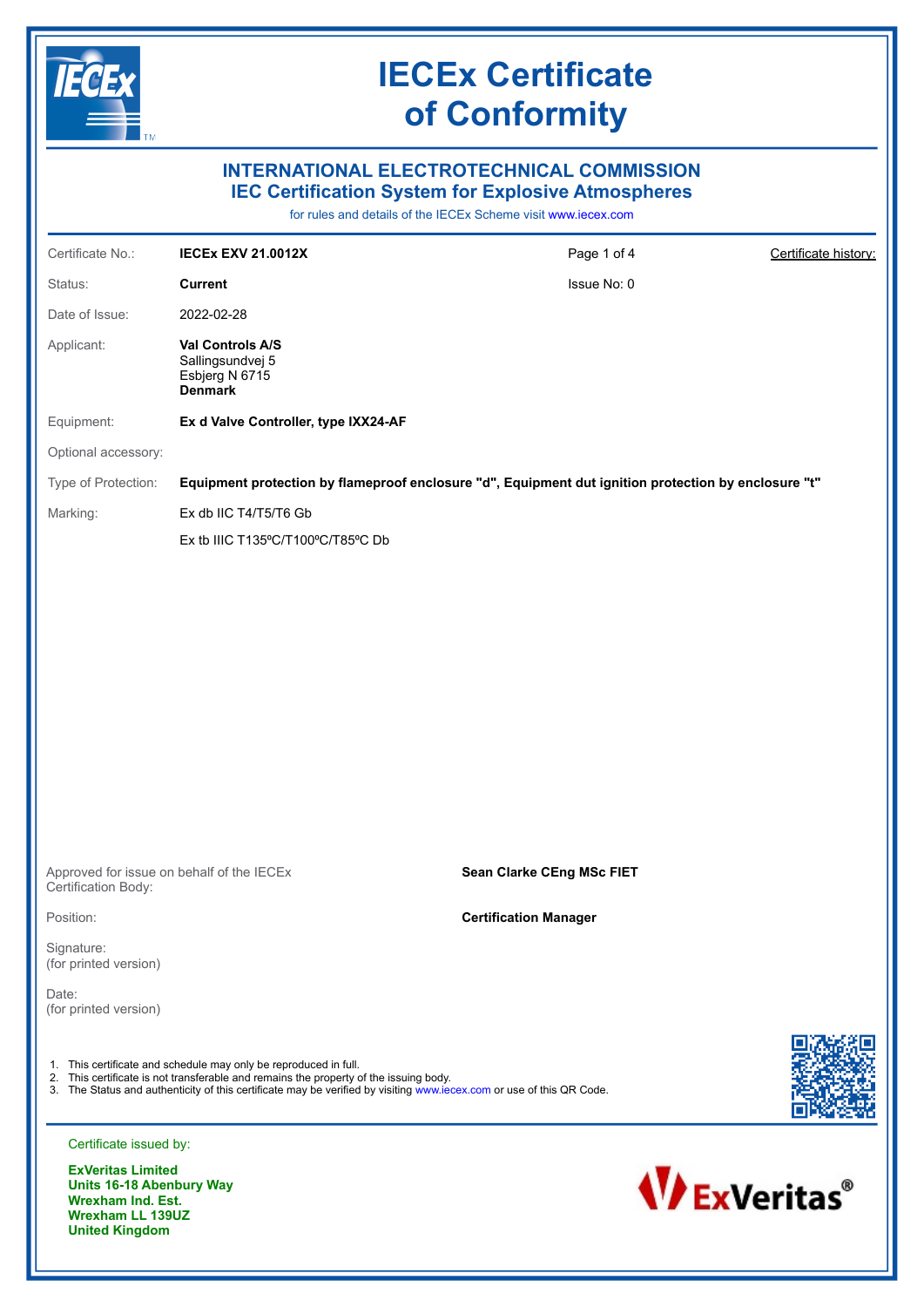| <b>TM</b>                                                                                                                                     | <b>IECEx Certificate</b><br>of Conformity                                       |  |             |  |  |
|-----------------------------------------------------------------------------------------------------------------------------------------------|---------------------------------------------------------------------------------|--|-------------|--|--|
| Certificate No.:                                                                                                                              | <b>IECEX EXV 21.0012X</b>                                                       |  | Page 2 of 4 |  |  |
| Date of issue:                                                                                                                                | 2022-02-28                                                                      |  | Issue No: 0 |  |  |
| Manufacturer:                                                                                                                                 | <b>Val Controls A/S</b><br>Sallingsundvej 5<br>Esbjerg N 6715<br><b>Denmark</b> |  |             |  |  |
| Manufacturing<br>locations:                                                                                                                   |                                                                                 |  |             |  |  |
| This certificate is issued as verification that a sample(s) representative of production was assessed and tested and found to comply with the |                                                                                 |  |             |  |  |

This certificate is issued as verification that a sample(s), representative of production, was assessed and tested and found to comply with the IEC Standard list below and that the manufacturer's quality system, relating to the Ex products covered by this certificate, was assessed and found to comply with the IECEx Quality system requirements.This certificate is granted subject to the conditions as set out in IECEx Scheme Rules, IECEx 02 and Operational Documents as amended

#### **STANDARDS** :

The equipment and any acceptable variations to it specified in the schedule of this certificate and the identified documents, was found to comply with the following standards

[IEC 60079-0:2017](https://webstore.iec.ch/publication/32878)  Edition:7.0 Explosive atmospheres - Part 0: Equipment - General requirements

[IEC 60079-1:2014-06](https://webstore.iec.ch/publication/621)  Explosive atmospheres - Part 1: Equipment protection by flameproof enclosures "d" Edition:7.0

[IEC 60079-31:2013](https://webstore.iec.ch/publication/650)  Explosive atmospheres - Part 31: Equipment dust ignition protection by enclosure "t" Edition:2

> This Certificate **does not** indicate compliance with safety and performance requirements other than those expressly included in the Standards listed above.

#### **TEST & ASSESSMENT REPORTS:**

A sample(s) of the equipment listed has successfully met the examination and test requirements as recorded in:

Test Report:

[GB/EXV/ExTR21.0016/00](https://www.iecex-certs.com/#/deliverables/REPORT/71365/view)

Quality Assessment Report:

[GB/EXV/QAR17.0016/02](https://www.iecex-certs.com/#/deliverables/REPORT/66567/view)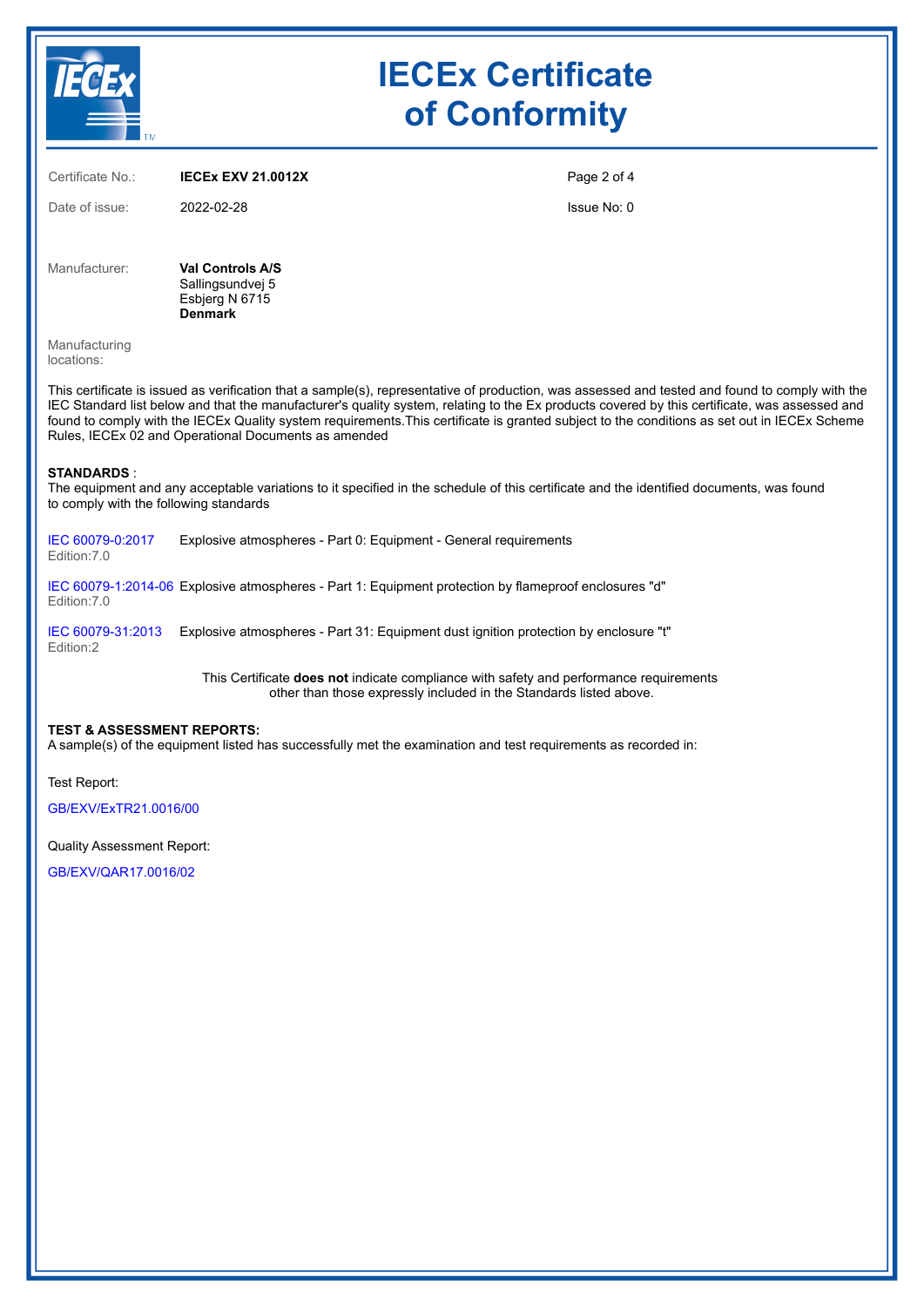

# **IECEx Certificate of Conformity**

Certificate No.: **IECEx EXV 21.0012X**

Date of issue: 2022-02-28

Page 3 of 4

Issue No: 0

### **EQUIPMENT:**

Equipment and systems covered by this Certificate are as follows:

Ex d Valve Controller type IXX24-AF is an electronic programmable Valve Controller built into an Ex d enclosure. The Valve Controller is available in different versions. Hardware is identical for all versions, only difference is the software. Software type is defined by the 'XX' in type designation.

## **SPECIFIC CONDITIONS OF USE: YES as shown below:**

1. Only suitable certified cable glands may be used.

2. The permissible ambient temperature ranges have to be taken from the following table:

| Marking with:      | Ambient temperature range: |  |
|--------------------|----------------------------|--|
| T6 / T85ºC         | l -40ºC to +40ºC .         |  |
| $\pm$ T5 / T100 °C | -40°C to +65°C             |  |
| T4 / T135ºC        | -40°C to +85°C             |  |